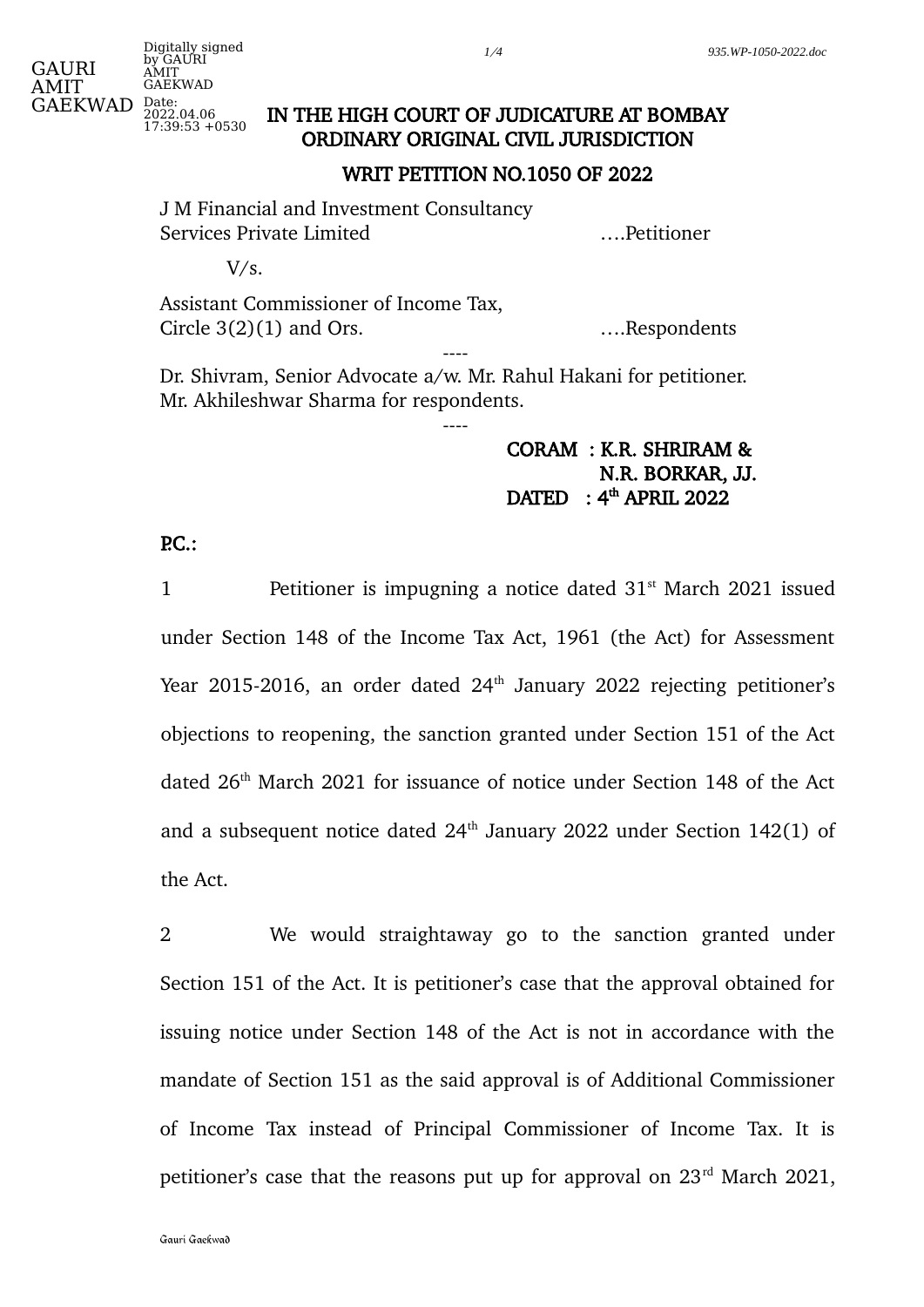which is after the expiry of four years from the end of the relevant assessment year and approval was granted on  $26<sup>th</sup>$  March 2021. Therefore, Dr. Shivram submitted that as per Section 151 of the Act, as four years have elapsed at the time of reopening, the sanction is required to be obtained from the Principal Commissioner of Income Tax and since the sanction has not been obtained from the Principal Commissioner of Income Tax, the notice issued is bad in law. Ofcourse Dr. Shivram also submitted that the sanction granted itself indicates non application of mind but he did not wish to elaborate on that since the Court, after considering the documents annexed to the petition, felt that the approval granted was not in accordance with Section 151 of the Act.

3 Sub-Section 1 of Section 151 provides that no notice shall be issued under Section 148 by an Assessing Officer, after the expiry of a period of four years from the end of the relevant assessment year, unless the Principal Chief Commissioner or Chief Commissioner or Principal Commissioner or Commissioner is satisfied, on the reasons recorded by the Assessing Officer, that it is a fit case for the issue of such notice.

4 Admittedly in this case, four years from the end of the relevant assessment year has expired before the issuance of notice and the approval also has been obtained from the Additional Commissioner of Income Tax and not Principal Commissioner of Income Tax. In the affidavit in reply filed through one Nikhil Bansal affirmed on  $4<sup>th</sup>$  March 2022, these facts have not been disputed but according to respondents, the approval granted by the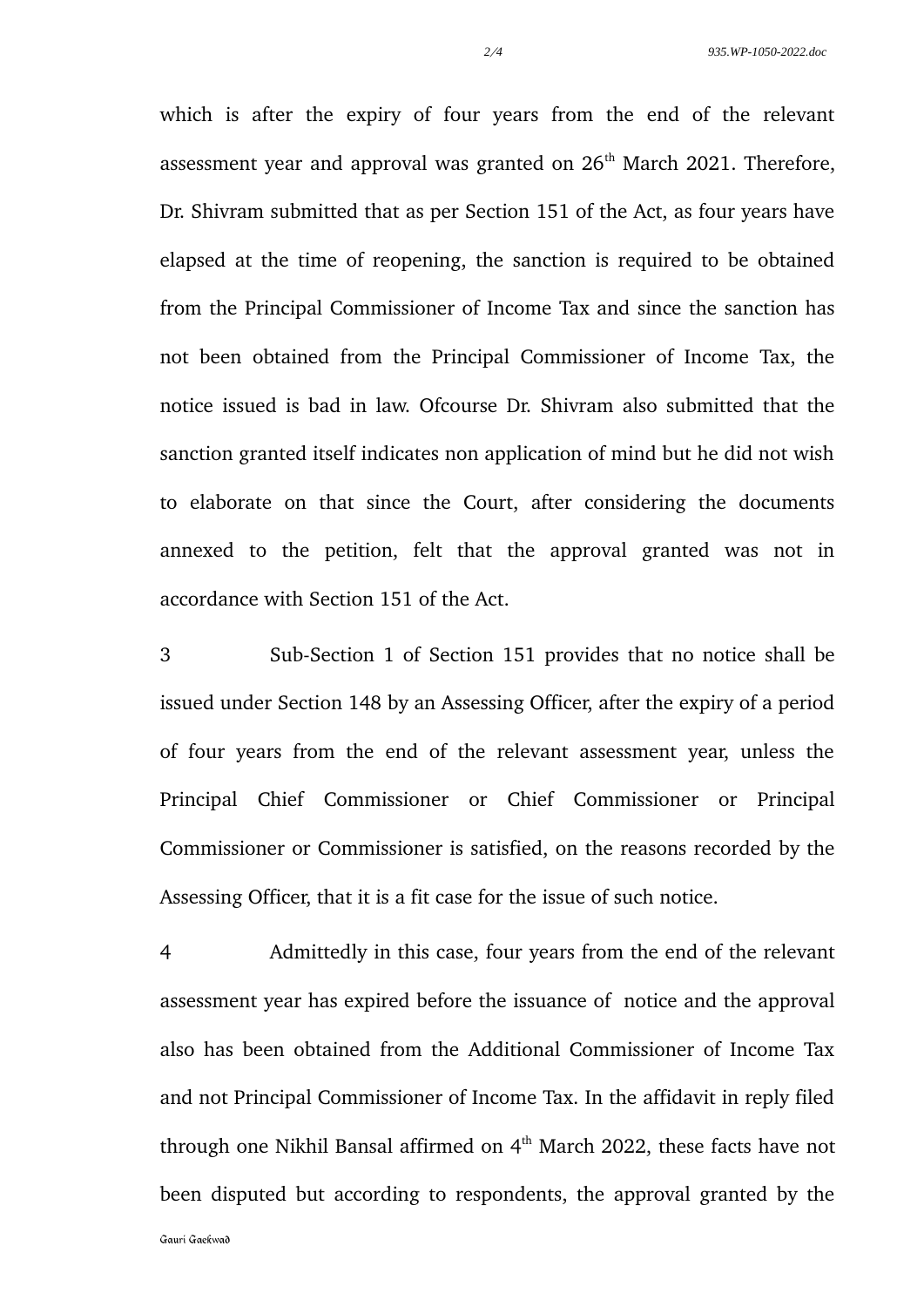Additional Commissioner of Income Tax was a valid approval because the Additional Commissioner of Income Tax was a competent authority.

5 Respondents have relied upon a letter dated 18<sup>th</sup> March 2021 issued by one Income Tax Officer, who has given an opinion to the Additional Commissioner of Income Tax that in view of the Taxation and other Laws (Relaxation of Certain Provisions) Act, 2020 (Relaxation Act), limitation, inter alia, under provisions of Section 151(1) and Section 151(2), which were originally expiring on  $31<sup>st</sup>$  March 2020 stand extended to  $31<sup>st</sup>$  March 2021. According to the Income Tax Officer, in view of the above, Assessment Year 2015-2016 which falls under the category within four years as on  $31<sup>st</sup>$  March 2020, the statutory approval for issuance of notice under Section 148 of the Act for the Assessment Year 2015-2016 may be given by the Range Head as per the said provisions. Mr. Sharma clarifies that the Income Tax Officer is only conveying the view of the Principal Commissioner of Income Tax because this letter has been issued on the letterhead of Principal Commissioner of Income Tax.

6 Even for a moment we agree with the view expressed by the Principal Commissioner of Income Tax, still it applies to only cases where the limitation was expiring on  $31<sup>st</sup>$  March 2020. In the case at hand, the assessment year is 2015-2016 and, therefore, the six years limitation will expire only on  $31<sup>st</sup>$  March 2022. Certainly, therefore, the Relaxation Act provisions may not be applicable. In any event, the time to issue notice may have been extended but that would not amount to amending the provisions